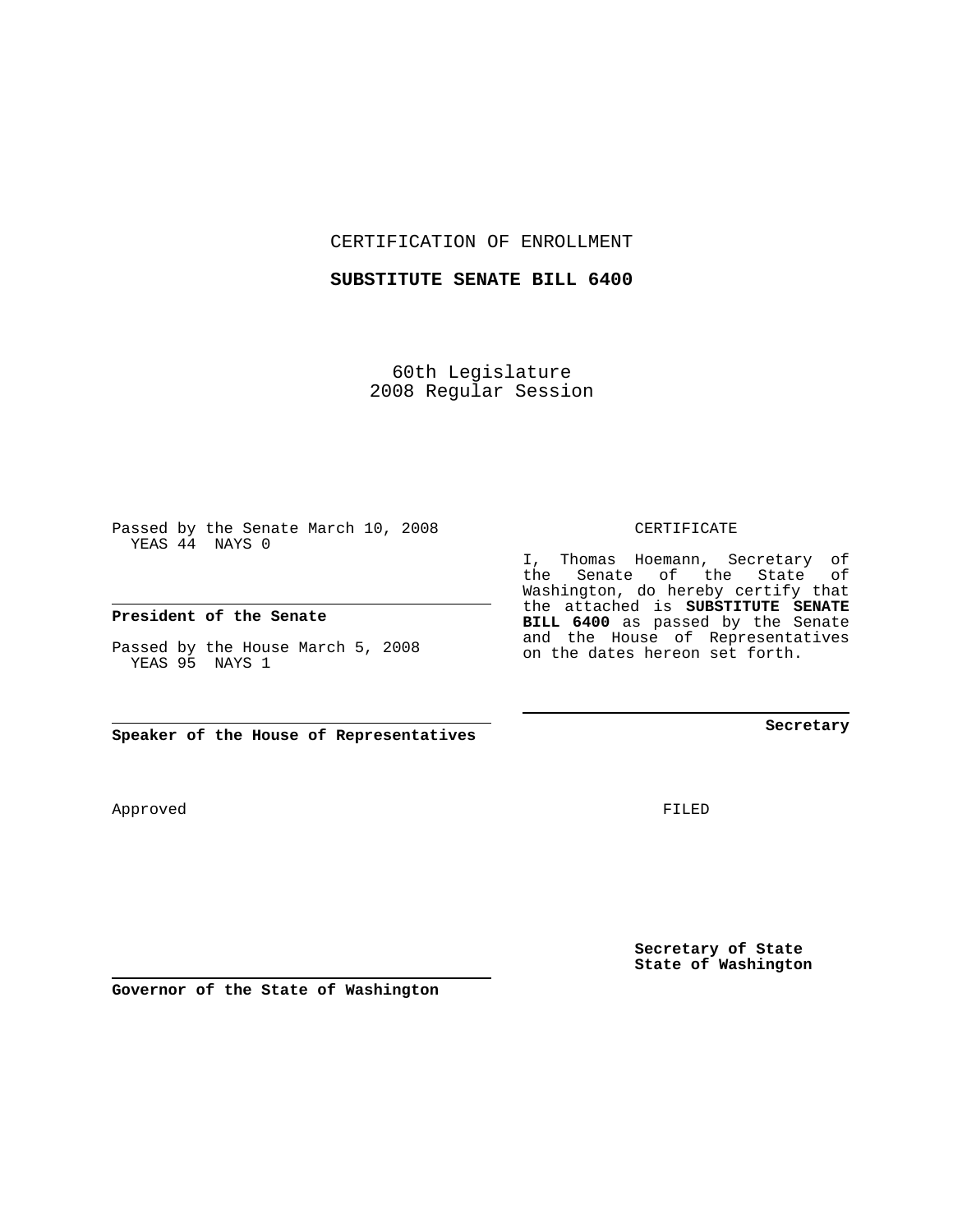## **SUBSTITUTE SENATE BILL 6400** \_\_\_\_\_\_\_\_\_\_\_\_\_\_\_\_\_\_\_\_\_\_\_\_\_\_\_\_\_\_\_\_\_\_\_\_\_\_\_\_\_\_\_\_\_

\_\_\_\_\_\_\_\_\_\_\_\_\_\_\_\_\_\_\_\_\_\_\_\_\_\_\_\_\_\_\_\_\_\_\_\_\_\_\_\_\_\_\_\_\_

AS AMENDED BY THE HOUSE

Passed Legislature - 2008 Regular Session

**State of Washington 60th Legislature 2008 Regular Session**

**By** Senate Human Services & Corrections (originally sponsored by Senator Carrell)

READ FIRST TIME 02/08/08.

1 AN ACT Relating to moral guidance of incarcerated persons; amending RCW 72.01.210; adding a new section to chapter 72.01 RCW; and creating new sections.

BE IT ENACTED BY THE LEGISLATURE OF THE STATE OF WASHINGTON:

 NEW SECTION. **Sec. 1.** The legislature finds that men and women who are incarcerated have the need to develop prosocial behaviors. These behaviors will better enable these men and women to fully participate in society and adhere to law-abiding behaviors, such as continuing treatment that is undertaken in prison, once the person is released in the community.

 Living in an environment where foundational skills are modeled and encouraged fosters positive outcomes for people who have been convicted and sentenced for their crimes. Basic skills include positive decision making, personal responsibility, building a healthy community, religious tolerance and understanding, ethics and morality, conflict management, family life relationships, leadership, managing emotions, restorative justice, transitional issues, and spirituality. Learning and practicing how to overcome minor and significant obstacles in a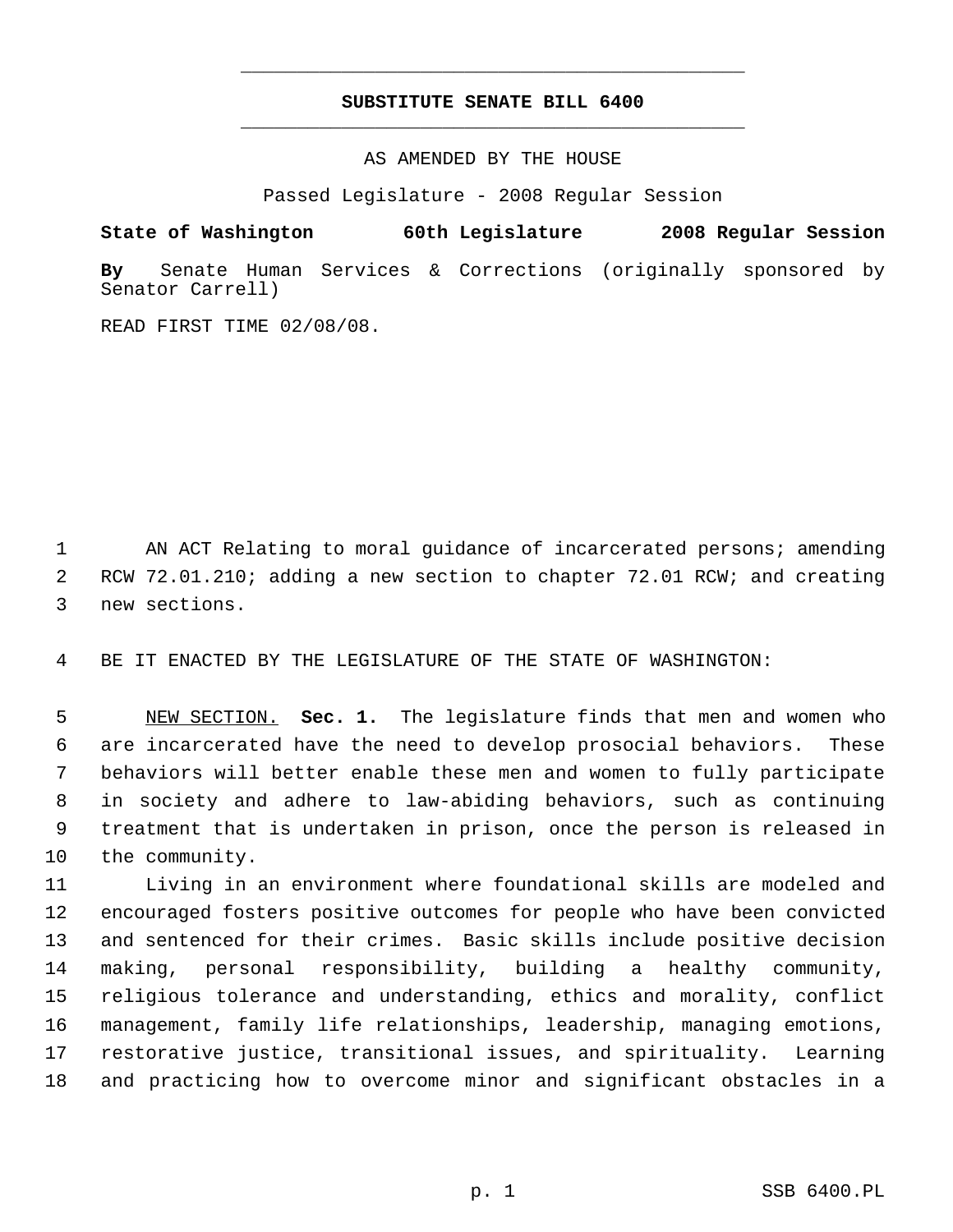positive way will prepare offenders who are returning to our communities to begin their new crime-free lives.

 NEW SECTION. **Sec. 2.** (1) The department of corrections shall establish an oversight committee to develop a comprehensive interagency plan to provide voluntary, nondenominational moral and character- building residential services and supports for offenders who are incarcerated in prison.

(2) The interagency plan shall include the following:

 (a) Identification of existing state services and programs, as well as recognized community-based services and programs, for building moral 11 character for those who are incarcerated;

 (b) Identification of methods to improve collaboration and coordination of existing services and the community-based services and programs;

 (c) Recommendations concerning new services and programs for adults who are incarcerated, involving both interagency and community-based efforts;

 (d) Identification of evidence-based practices and areas for further research to support the long-term provision of moral and character-building services and programs for adults who are incarcerated;

 (e) A plan for offering both nondenominational and secular programming; and

 (f) A system to prevent the diversion of public funds to religious activities.

(3) The oversight committee shall include the following:

 (a) Representatives with decision-making authority from: The department of corrections; the department of social and health services; the Washington association of sheriffs and police chiefs; county law and justice councils; county community transition coordination networks; specialized county courts such as those addressing child dependency, drug, mental health, and domestic violence related crimes; prosecuting attorneys and public defenders; representatives of at least three faith-based organizations that work primarily in the prisons and at least three faith-based organizations that work primarily with offenders in the community; the religious program manager employed by the department of corrections; one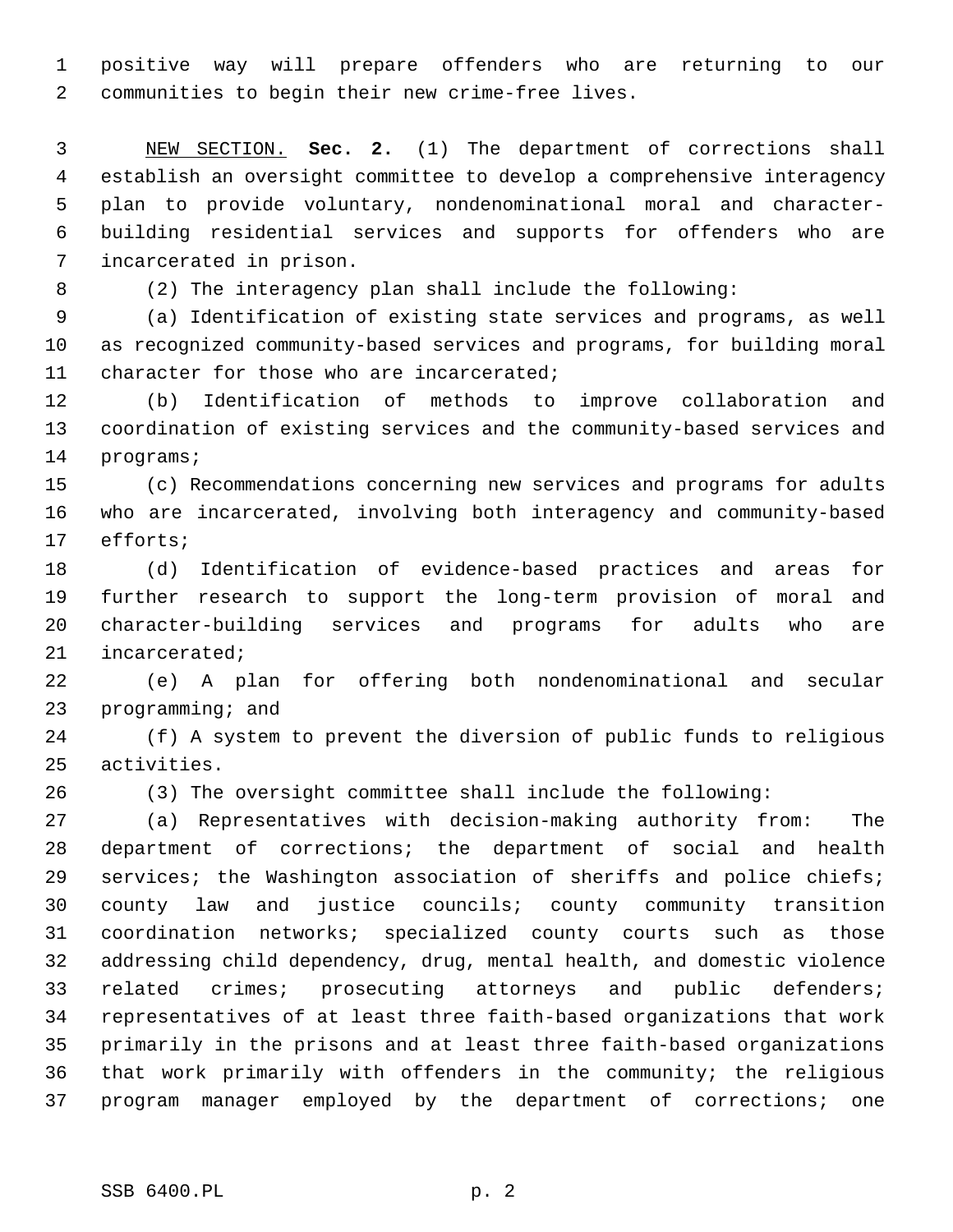institutional staff chaplain employed by the department of corrections; three chaplains: (i) One of whom volunteers in the institution, (ii) one of whom contracts with the department of corrections, and (iii) one of whom is a Native American program specialist with the department of corrections to serve those who are incarcerated; and six representatives from secular organizations in the private and public sectors that have evidence-based expertise in character and moral skills building, education, and residential programming;

 (b) Two persons representing victims of crimes and their family members and friends;

(c) One former inmate of the state department of corrections; and

 (d) One individual representing families of inmates who are incarcerated in state correctional institutions.

 (4) In developing the interagency plan, the oversight committee shall seek input on moral and character-based residential programs in our state's adult correctional facilities from the public, including faith-based communities, state institutions of higher education, and the business community.

 (5) The oversight committee shall develop the interagency plan by June 30, 2010, with an interim report due to the appropriate committees of the legislature by January 1, 2009.

 **Sec. 3.** RCW 72.01.210 and 1993 c 281 s 62 are each amended to read as follows:

 (1) The secretary of corrections shall appoint institutional chaplains for the state correctional institutions for convicted 26 felons( $(i$  and the)). Institutional chaplains shall be appointed as 27 employees of the department of corrections. The secretary of corrections may further contract with chaplains to be employed as is necessary to meet the religious needs of those inmates whose religious denominations are not represented by institutional chaplains and where volunteer chaplains are not available.

 (2) Institutional chaplains appointed by the department of corrections under this section shall have qualifications necessary to function as religious program coordinators for all faith groups represented within the department. Every chaplain so appointed or contracted with shall have qualifications consistent with community